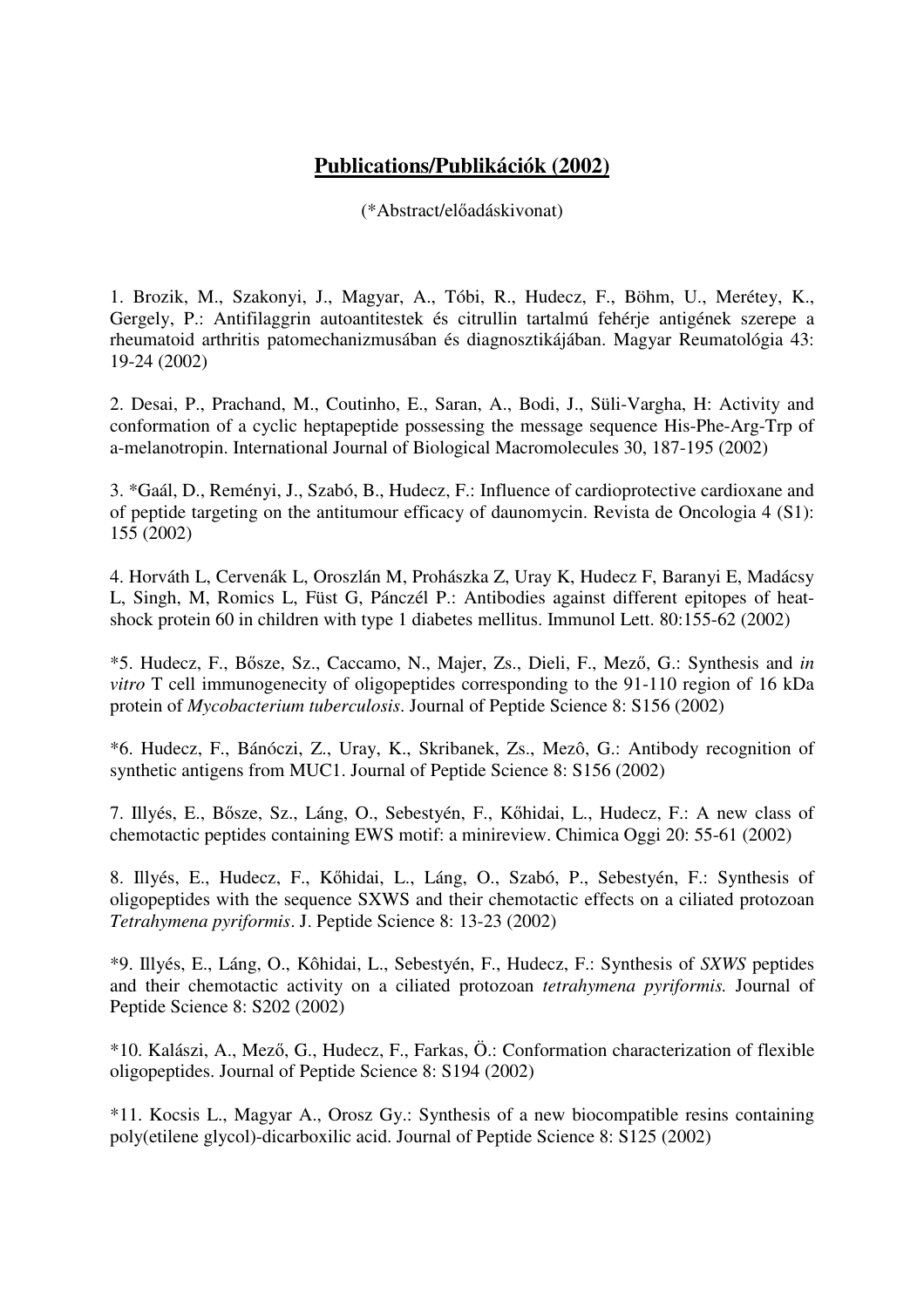12. Kóczán, Gy., Ghose, A.C., Mookerjee, A., Hudecz, F.: Methotrexate conjugate with branched polypeptide influences *Leishmania donovani* infection in vitro and in experimental animals. Bioconjugate Chemistry 13: 518-524 (2002)

13. Kóczán, Gy., Hudecz, F.: Novel RP-HPLC approach for the purification and analysis of methotrexate-branched polymeric polypeptide conjugates. Chromatographia, 55: 163-170 (2002)

\*14. Ligeti M., Kocsis L., Sipos F., Orosz Gy., Benyhe S., Borsodi A., Rónai A.Z., Magyar A.: Nociceptin antagonist analogues: structure-activity studies. Journal of Peptide Science 8: S113 (2002)

\*15. Magyar A., Brózik, M., Tóbi, R., Szabó, T., Hudecz, F.: Synthesis of the citrullincontaining epitope peptides of filaggrin. Journal of Peptide Science 8: S157 (2002)

\*16. Medgyesi, D., Sallai, K., Koncz, G., Uray, K., Hudecz, F., Gergely, J., Sármay, G.: Az IgG-Fc peptidek által kiváltott gyulladáscitokin-termelés vizsgálata. Magyar Immunológia 1: 25-26 (2002)

\*17. Medzihradszky, K.: Twenty years among opioid peptides. 27th European Peptide Symposium, Sorrento, Italy, August 30 - September 6, 2002. Journal of Peptide Science 8: S09 (2002)

18. Mező, G., Dalmadi, B., Mucsi, I., Bősze, Sz., Rajnavölgyi, É., Hudecz, F.: Peptide based vaccine design: Synthesis and immunological characterisation of branched polypeptide conjugates comprising the 276-284 immunodominant epitope of HSV-1 glycoprotein D. J. Peptide Science 8: 107-117 (2002)

\*19. Mező, G., Jakab, A., Schlosser, G., Bősze, Sz., Hudecz, F.: Preparation of synthetic antigens and bioconjugates containing oligo-tuftsin carrier molecule. Journal of Peptide Science 8: S158 (2002)

\*20. Mihala, N., Kertész M., Poli, M., Süli-Vargha, H.: The synthesis and biological effects of alkylating RGD-peptides. Journal of Peptide Science 8: S151 (2002)

21. Mucsi, Z., Perczel, A., Orosz, G.: Engineering new peptidic inhibitors from a natural chymotrypsin inhibitor. J. Peptide Science, 8: 643-655 (2002)

\*22. O'Boyle, F., Mező, G., Hudecz, F., Janes, R.W.: Solution NMR structure of the  $\alpha$ conotoxin GI-HSV glycoprotein D chimera. Journal of Peptide Science 8: S137 (2002)

23. Ősz, K., Várnagy, K., Süli-Vargha, H., Sanna, D., Micera, G., Sóvágó, I.: Copper(II), Nickel(II and zinc(II) complexes of amino acids containing bis(imidazol-2-yl)methyl residues. Inorganica Chimica Acta 339, 373-382 (2002)

\*24. Prohászka, Z., Füst, Gy., Uray, K., Hudecz, F.: Egészséges felnőttek 60 kDa-os hősokkfehérjével reagáló antitestjeinek epitóptérképezése. Magyar Immunológia 1: 33-34 (2002)